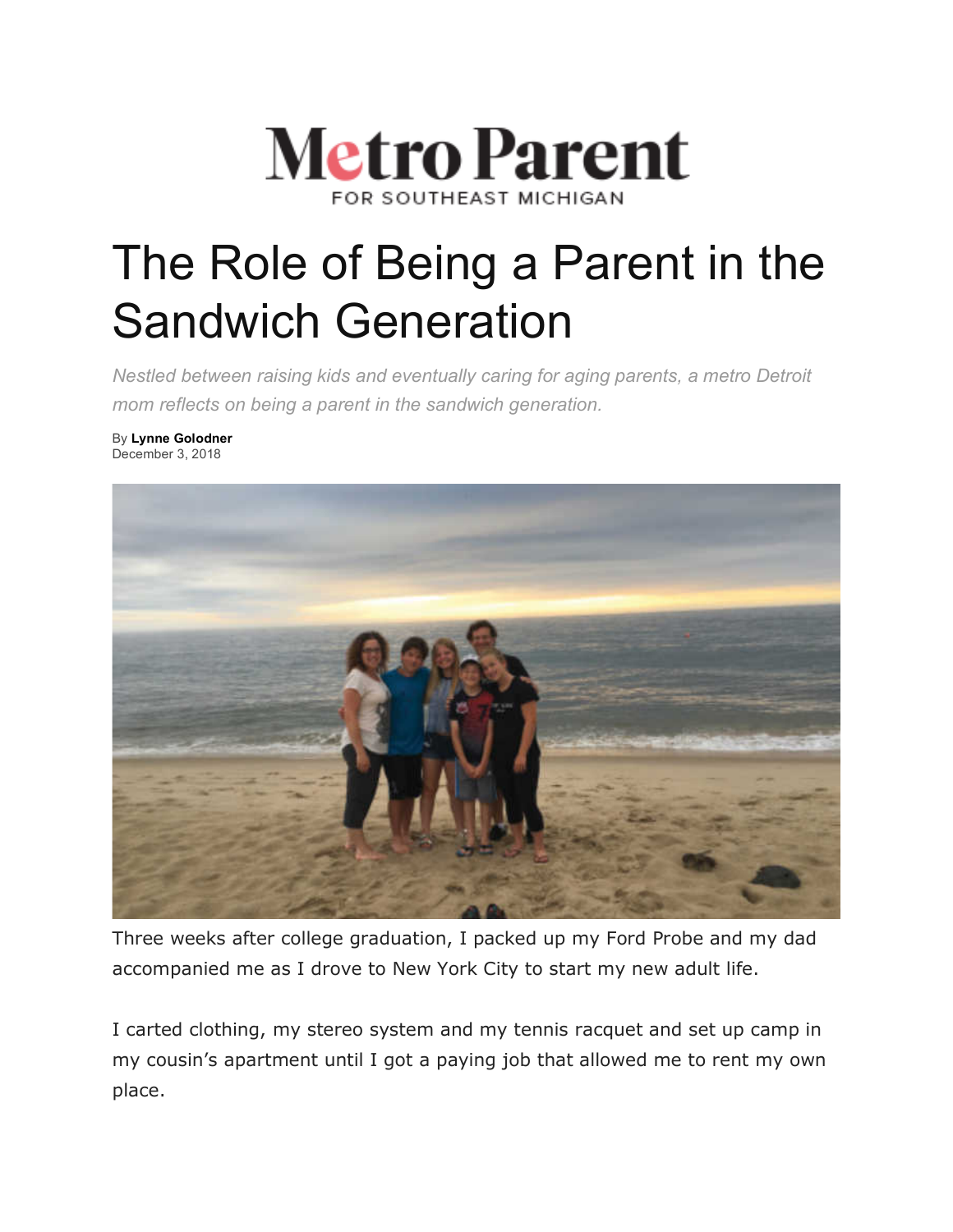Even then, I didn't go looking for a lease without guidance. From long distance, my dad directed a business colleague in New York to help me find the right neighborhood, at the right price.

I never had to figure out a new city alone.

At the time, I gave no thought to my parents' position. They were in their 40s or 50s, their parents still alive and well, though aging, and myself, my brother and my sister were eager to spread our wings but still very dependent on their information and approval.

Why would I consider the dual responsibility my parents faced – of being parents to grown children and children of aging parents?

## The pull of family

Today, however, I understand their unique predicament, because it's where I am. Still, some part of me knew even then that a life far away from family posed its own set of complications.

I didn't stay away long. After a year in New York, a transfer to the Washington, D.C. bureau of my newspaper, and nearly three years in the nation's capital, I felt I was missing out on family connections.

My parents, my grandparents, my cousins were all in Michigan, so I packed up my material goods and drove the same car, with my dad alongside me once again, north of the Mason-Dixon line, leaving Washington for my Motor City hometown.

I was in my 20s and eager to be free and independent, but I recognized the importance of turning to trusted, loved older relatives to guide me on my journey.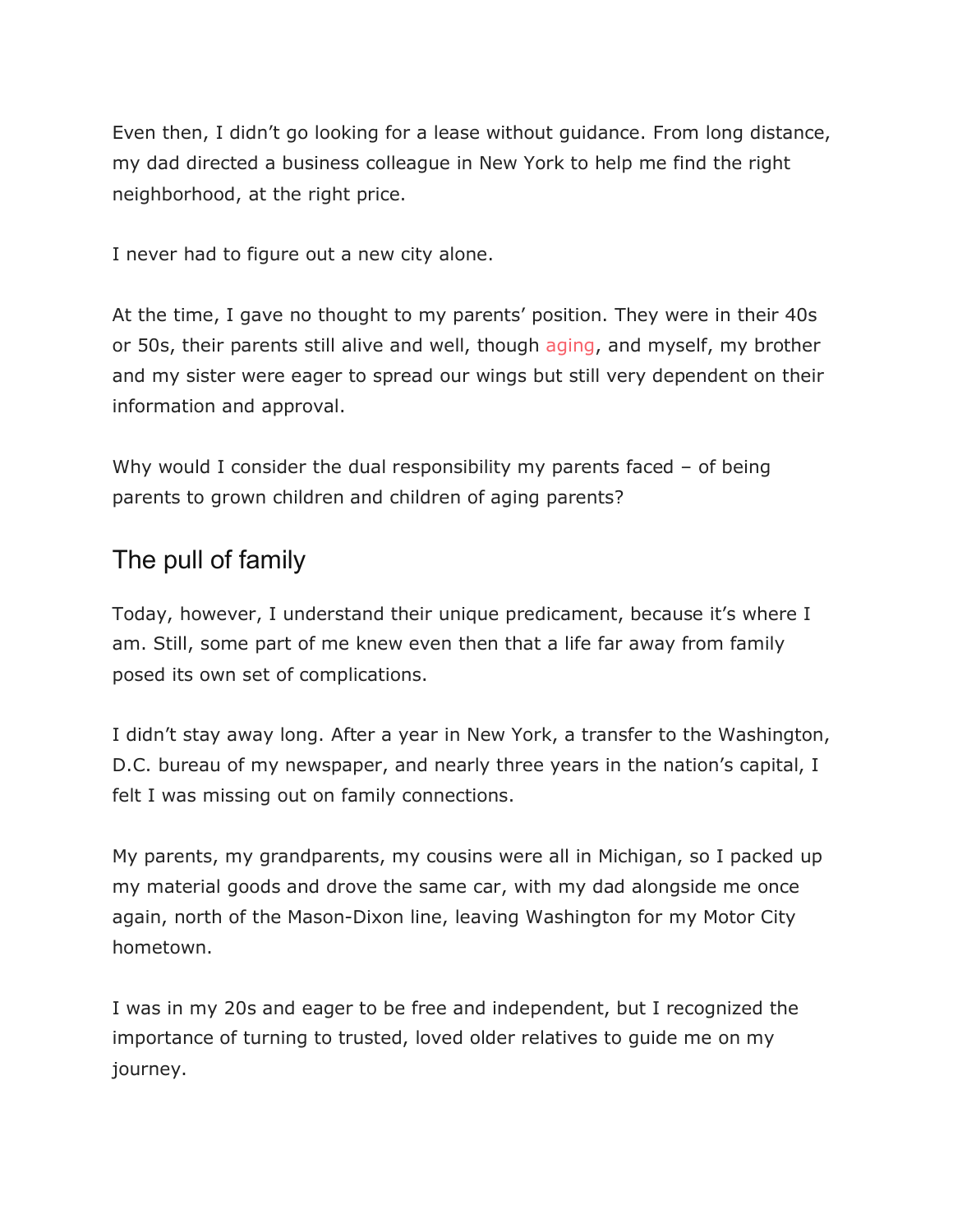Today, in my mid-40s, I remain a 15-minute drive from my parents, and it's as important to me today to be near family as it was in my earlier years.

Except, for different reasons.

As we age, we are independent and in need in different ways. With four children of my own, on the brink of their own adolescence, I still seek my parents' counsel because they offer the wisdom of more years than I've walked the planet. They've parented successfully.

They know things I don't. They have the benefit of time to gain perspective, so when my teenage son and I struggle, my dad can calm me down and offer guidance on how to navigate the conversation.

I trust their insights, and it helps make my journey a little bit easier.

On the flip side, I have the energy of midlife rather than advanced years, and sometimes that comes in handy and helpful for people decades ahead of me.

My parents are, thankfully, independent and strong, and they don't need much from me. But it helps both of us to know that I'm here, if a need arises.

### Being in between

I am a parent in the sandwich generation – full on.

Some in the sandwich situation are caring for ill parents, financing aging parents, or otherwise helping in more ways than one. I'm lucky that I don't need to do either at this point because the four children I am raising – three teens and a tween at this moment – are involved in activities, sports and other pursuits that drain my savings for sure.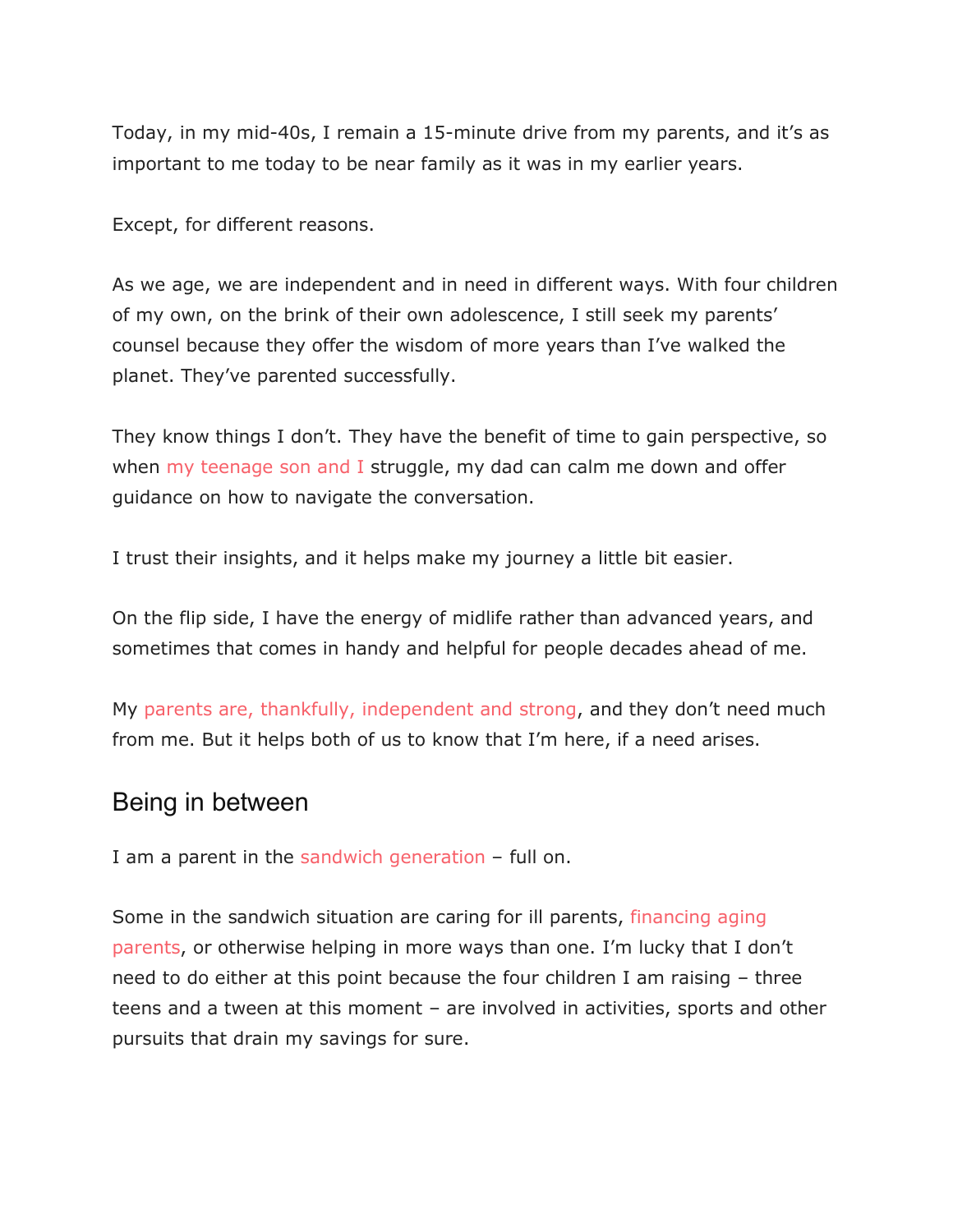Plus, I'm trying to save for the seemingly insurmountable mountain that is college. My eldest is a year and a half away from immersing in higher education, with dreams of Ivy League institutions that ring in at \$70,000 a year. That's a tough pill to swallow.

This is the thick of things. It's busy. It's expensive. It's emotionally draining and emotionally rich simultaneously.

There are immense blessings about this stage of life. For instance, my teenage son and my father have developed an incredible bond. They talk on the phone most nights, and I learn about both from the other sometimes.

That affirms my decision two decades ago to come home and be close to the people who matter most.

It was David Bowie who said, "Aging is an extraordinary process where you become the person you always should have been."

## The transition

As I get older, I find the impulsiveness of my youth calming, my words more thoughtful. I hear my father's voice, "Out of your mouth, printed," cautioning me to think before I speak or act. And I know that his words were actually his own late mother's words, paving the path of wisdom a generation before him.

In 1985, older adults comprised 11 percent of the U.S. population, according to the National Institute on Aging. By 2010, they made up 13 percent of the population. Today, more than 40 million Americans are age 65 or older, and by the year 2030, it is expected that seniors will fill 20 percent of our population.

As our population ages, it falls on the shoulders of those in midlife to help make those transitions, and those later years, manageable. According to Pew